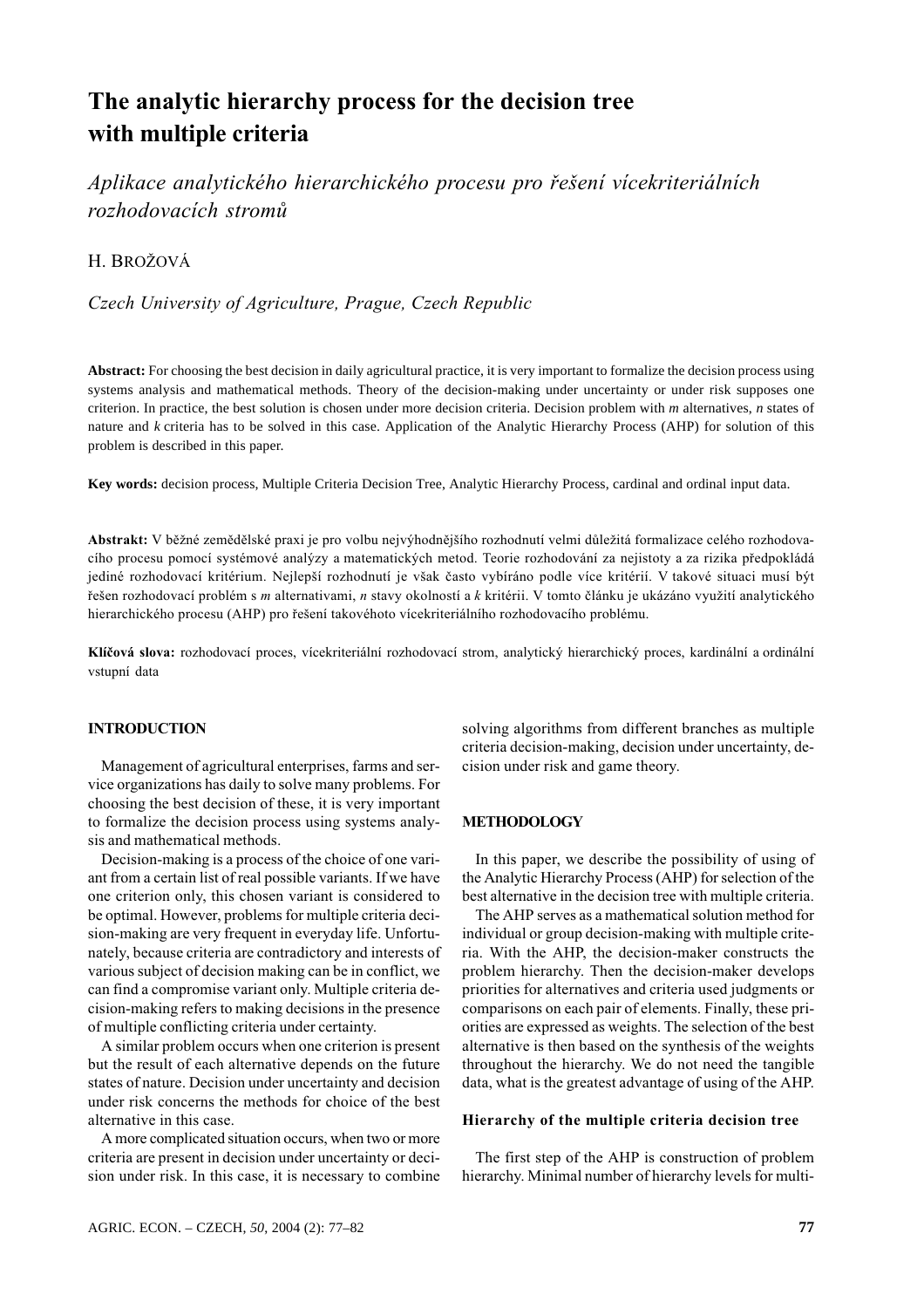ple attribute decision-makings is three. The first level represents the goal of problem solving. The second level represents the criteria and the third level represents alternatives.

Similar hierarchical structure can be used for decision problems typically defined by decision matrix or decision tree (see Figure 1). The difference between decision tree structure and hierarchy for the AHP consists in sequence of the problem elements. Alternative – state of nature sequence is used in decision tree and *state of nature* – *alternative* in the AHP hierarchy.

When we select the best decision alternative under more criteria in the situation under uncertainty or under risk, the problem has to be described by hierarchy with four levels. The first level has the goal, e.g. the best alternative selection, the second level has  $n$  states of nature, the third level has  $k$  criteria and the fourth level has  $m$  decision alternatives.

When the decision problem is homogenous, described by decision table, its hierarchy is complete. However, the problem hierarchy (not complete) can also be constructed for the non-homogeneous problems when some alternatives are not influenced by all states of nature, when some combinations alternative/state of nature are unreasonable and when more decision modes exist.

## Input information of the multiple criteria decision tree

The second step of the AHP is developing of local priorities. These priorities are typically derived based on pair wise assessments using the ratios of measurements from the scale if one exists or judgement if the preference is intangible. Saaty introduced a method of scaling ratios using the principal eigenvector of Saaty's matrix of pair wise comparison  $S = (s_{ii})$ .

When the precise evaluation  $w_i$  of element i and evaluation  $w$  of element *i* exist, Saaty's matrix consists of values  $s_n = w/w_i$ .

When this evaluation is intangible, the elements of Saaty's matrix are considered to be an estimation of importance of *i*-th and *i*-th elements. The scale 1, 3, 5, 7, 9 is often used.

If  $i$ -th and  $j$ -th elements are of the same importance  $s_n = s_n = 1$ 

If *i*-th element is slightly preferred to *j*-th  $s_n = 3$  and  $s_{u} = 1/3$ 

If *i*-th element is strongly preferred to *j*-th  $s_{ii} = 5$  and  $s = 1/5$ 

If *i*-th element is very strongly preferred to *j*-th  $s_{ii}$  = 7 and  $s_{ii} = 1/7$ 



Figure 1. Hierarchy of decision tree



Figure 2. Hierarchical structure of multiple criteria decision tree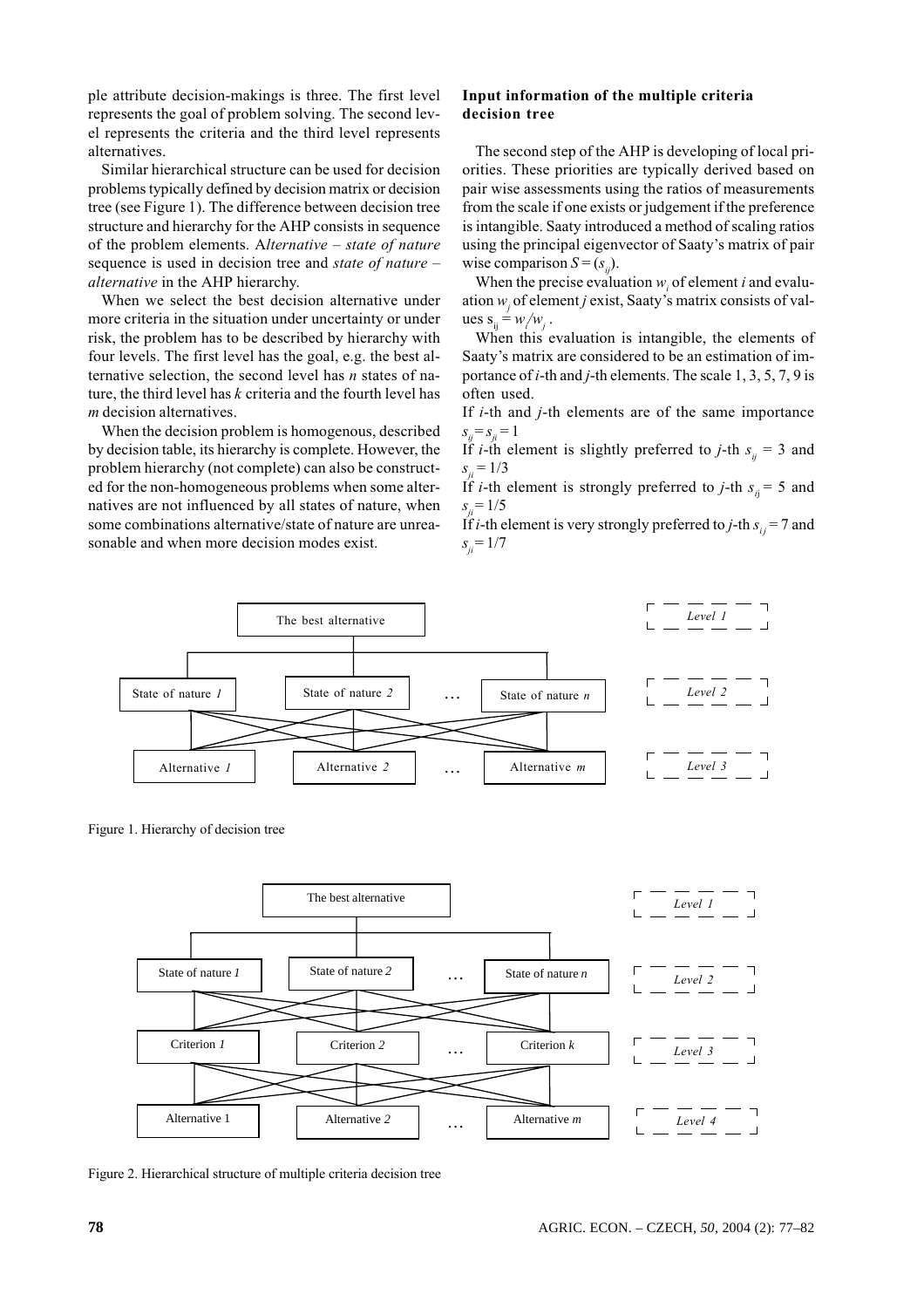Intermediate stages expressed by numbers 2, 4, 6, 8 are allowed too.

- The input data of the multiple criteria decision tree are: – preferences of the criteria
- probabilities of the states of nature and
- payoffs for each combination alternative/state of nature and each criterion.

Typically, preferences of the criteria and probability of the states of nature are exactly unknown. The priorities of these elements within a hierarchy can be received by pair-wise comparisons. The priorities of states of nature have to be equal in the situation under uncertainty. If no information about criteria preferences is known, their priorities can be also equal.

On the other hand, the payoffs are often raw data. The actual values of the payoffs can be used and priorities of alternatives can be calculated directly from these data.

## RESULTS – THE PROBLEM OF THE DOAGRA

The management of the DOAGRA Ltd. wants to select the optimal organization of machine repairing, be-

Table 1. Decision table – criterion COSTS

cause their own repair shop does not seem to work effectively.

- There are seven alternatives  $-$  three main strategies, the last one can be split into five:
- to keep the repair shop with no organizational changes and offer services for external clients;
- to expand the repair shop and offer services for external clients;
- to sell own repair shop and make a contract with one of five companies, which offer repair shop services
	- $-$  Fronk, s. r. o.,
	- Agro Domažlice, a.s.,
	- Karpem, s. r. o.,
	- Bodas, a. s. and
	- ZD Draženov.

Payoffs for two criteria, the costs and revenues for each alternative, depend on the number of repairs of own machines and also on the demand of the external client.

The number of repairs of own machines is the risk factor of the problem. There have been identified four intervals  $-$  less than 40, 40–60, 60–80 and more than 80, which represent the expected number of repairs of own machines. Their probabilities have been calculated from the frequency of repairs made in previous years.

| Cost          |                                    | Risk factor – number of internal repair  |                                                 |                               |                                         |           |                     |                                                                                 |                     |     |
|---------------|------------------------------------|------------------------------------------|-------------------------------------------------|-------------------------------|-----------------------------------------|-----------|---------------------|---------------------------------------------------------------------------------|---------------------|-----|
| Probabilities |                                    |                                          | < 40<br>3.70%                                   |                               |                                         |           | $40 - 60$<br>11.5%  |                                                                                 |                     |     |
|               |                                    |                                          |                                                 |                               |                                         |           |                     |                                                                                 |                     |     |
|               |                                    |                                          | $<$ 40                                          | $40 - 50$                     | $50 - 60$                               | >60       | $<$ 40              | $40 - 50$                                                                       | $50 - 60$           | >60 |
|               |                                    | Fronk, s.r.o.                            |                                                 |                               |                                         |           |                     | 2 535 167 2 535 167 2 535 167 2 535 167 3 564 397 3 564 397 3 564 397 3 564 397 |                     |     |
| Alternatives  |                                    | Agro Domažlice, a.s. 2 634 864 2 634 864 |                                                 |                               | 2 634 864                               | 2 634 864 | 3 592 282           | 3 592 282 3 592 282 3 592 282                                                   |                     |     |
|               | sell repair<br>shop                | Karpem, s.r.o.                           | 2 455 945                                       | 2 455 945                     | 2 455 945                               | 2 455 945 | 3 508 493           | 3 508 493                                                                       | 3 508 493 3 508 493 |     |
|               |                                    | Bodas, a.s.                              | 2 526 578                                       | 2 5 2 6 5 7 8                 | 2 526 578                               | 2 526 578 | 3 523 493           | 3 523 493                                                                       | 3 523 493 3 523 493 |     |
|               |                                    | ZD Draženov                              | 2 534 211                                       | 2 534 211                     | 2 534 211                               |           |                     | 2 534 211 3 548 715 3 548 715 3 548 715 3 548 715                               |                     |     |
|               | repair<br>keep<br>$\mathbf{s}$ hop | capacity keeping                         |                                                 |                               |                                         |           |                     | 4 961 398 5 631 407 6 301 416 6 435 417 5 966 411 6 435 417 6 435 417 6 435 417 |                     |     |
|               |                                    | 50% expanding                            |                                                 |                               |                                         |           |                     | 5 410 067 6 080 075 6 750 084 7 420 093 6 415 080 7 085 089 7 755 097 8 425 106 |                     |     |
| Cost          |                                    |                                          |                                                 |                               | Risk factor – number of internal repair |           |                     |                                                                                 |                     |     |
|               |                                    |                                          |                                                 | $60 - 80$                     |                                         |           |                     | > 80                                                                            |                     |     |
| Probabilities |                                    |                                          | 69.00%                                          |                               |                                         |           | 15.80%              |                                                                                 |                     |     |
|               |                                    |                                          | uncertainty factor – number of external repairs |                               |                                         |           |                     |                                                                                 |                     |     |
|               |                                    |                                          | $<$ 40                                          | $40 - 50$                     | $50 - 60$                               | $>60$     | $<$ 40              | $40 - 50$                                                                       | $50 - 60$           | >60 |
|               | sell repair<br>shop                | Fronk, s.r.o.                            | 4 869 890                                       | 4 869 890                     | 4 869 890                               |           |                     | 4 869 890 6 003 572 6 003 572 6 003 572 6 003 572                               |                     |     |
| Alternatives  |                                    | Agro Domažlice, a.s. 4 748 573           |                                                 | 4 748 573                     | 4 748 573                               | 4 748 573 | 6 002 222           | 6 002 222                                                                       | 6 002 222 6 002 222 |     |
|               |                                    | Karpem, s.r.o.                           | 4 911 890                                       | 4 9 11 8 9 0                  | 4 9 11 8 9 0                            |           | 4 911 890 6 186 429 | 6 186 429                                                                       | 6 186 429 6 186 429 |     |
|               |                                    | Bodas, a.s.                              | 4 932 890                                       | 4 932 890                     | 4 9 3 2 8 9 0                           | 4 932 890 |                     | 6 239 201 6 239 201                                                             | 6 239 201 6 239 201 |     |
|               |                                    | ZD Draženov                              | 4 867 978                                       | 4 867 978                     | 4 867 978                               |           |                     | 4 867 978 6 207 287 6 207 287 6 207 287 6 207 287                               |                     |     |
|               | repair<br>keep<br>shop             | capacity keeping                         |                                                 |                               |                                         |           |                     | 6 435 417 6 435 417 6 435 417 6 435 417 6 435 417 6 435 417 6 435 417 6 435 417 |                     |     |
|               |                                    | 50% expanding                            |                                                 | 7 755 097 8 425 106 9 095 115 |                                         |           |                     | 9 765 124 9 095 115 9 765 124 9 966 126 9 966 126                               |                     |     |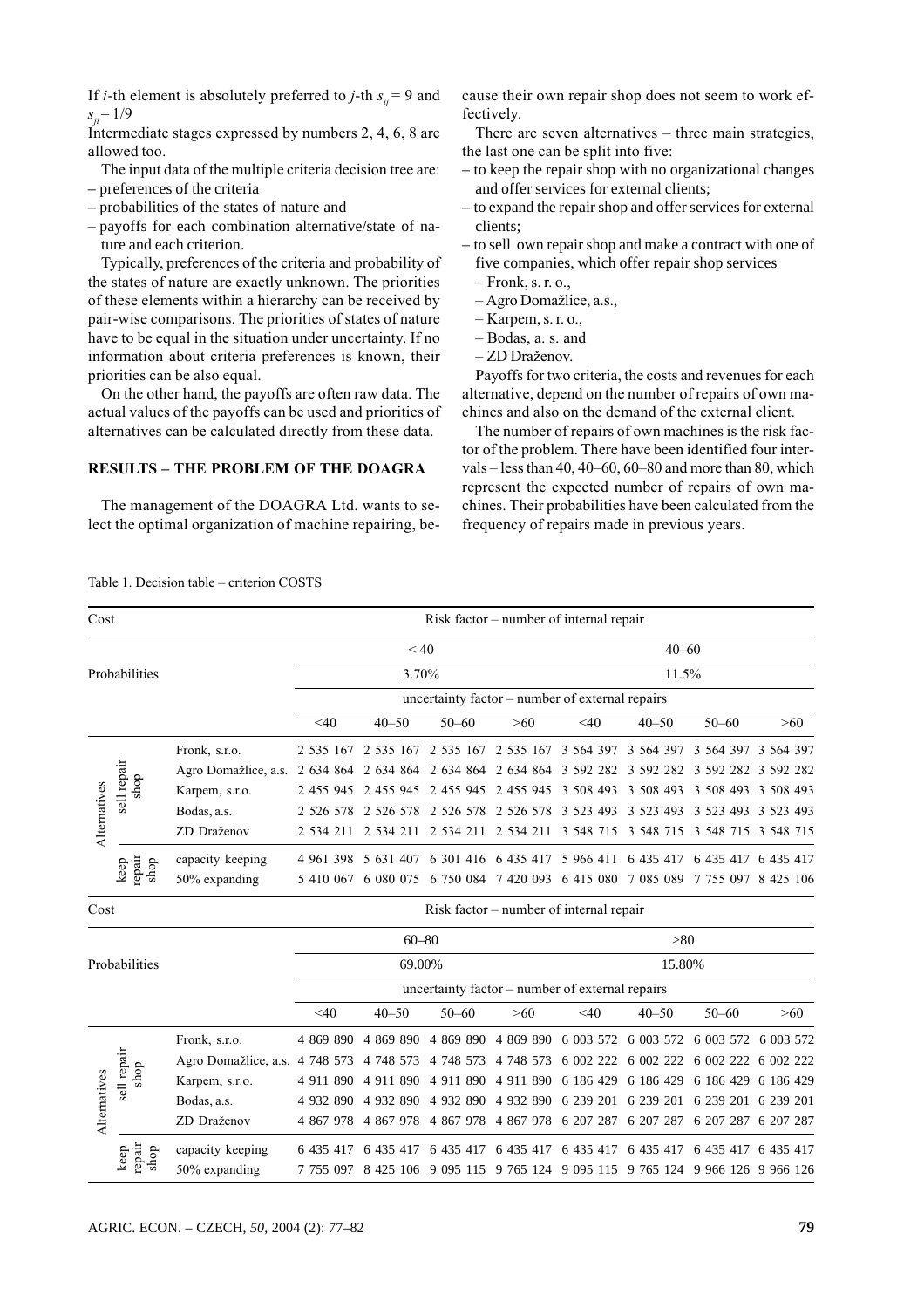## Table 2. Decision table - criterion REVENUE

| Revenue       |                        |                      | Risk factor – number of internal repair         |           |                     |                                                                                  |                                         |           |                                         |     |  |
|---------------|------------------------|----------------------|-------------------------------------------------|-----------|---------------------|----------------------------------------------------------------------------------|-----------------------------------------|-----------|-----------------------------------------|-----|--|
|               |                        |                      | < 40                                            |           |                     |                                                                                  | $40 - 60$                               |           |                                         |     |  |
| Probabilities |                        |                      |                                                 | 3.70%     |                     |                                                                                  | 11.5%                                   |           |                                         |     |  |
|               |                        |                      | uncertainty factor – number of external repairs |           |                     |                                                                                  |                                         |           |                                         |     |  |
|               |                        |                      | $<$ 40                                          | $40 - 50$ | $50 - 60$           | >60                                                                              | $<$ 40                                  | $40 - 50$ | $50 - 60$                               | >60 |  |
|               | sell repair<br>shop    | Fronk, s.r.o.        |                                                 |           |                     | 3 775 344 3 775 344 3 775 344 3 775 344 4 780 357 4 780 357                      |                                         |           | 4 780 357 4 780 357                     |     |  |
| Alternatives  |                        | Agro Domažlice, a.s. |                                                 |           |                     | 3 775 344 3 775 344 3 775 344 3 775 344 4 780 357 4 780 357 4 780 357 4 780 357  |                                         |           |                                         |     |  |
|               |                        | Karpem, s.r.o.       |                                                 |           |                     | 3 775 344 3 775 344 3 775 344 3 775 344 4 780 357 4 780 357 4 780 357 4 780 357  |                                         |           |                                         |     |  |
|               |                        | Bodas, a.s.          |                                                 |           |                     | 3 775 344 3 775 344 3 775 344 3 775 344 4 780 357 4 780 357                      |                                         |           | 4 780 357 4 780 357                     |     |  |
|               |                        | ZD Draženov          |                                                 |           |                     | 3 775 344 3 775 344 3 775 344 3 775 344 4 780 357 4 780 357 4 780 357 4 780 357  |                                         |           |                                         |     |  |
|               | repair<br>shop<br>keep | capacity keeping     | 5 829 643                                       |           | 6 740 090 7 649 217 | 7 830 927                                                                        |                                         |           | 6 826 280 7 463 683 7 463 683 7 463 683 |     |  |
|               |                        | $50\%$ expanding     |                                                 |           |                     | 6 356 828 7 277 090 8 193 849 9 108 164 7 339 615 8 259 726 9 176 863 10 091 807 |                                         |           |                                         |     |  |
| $R$ evenue    |                        |                      |                                                 |           |                     |                                                                                  | Risk factor – number of internal renair |           |                                         |     |  |

|               |                        |                                                    |           |                                                 |                     |                                                                                      | numovi of mivinui repun |                                         |           |               |
|---------------|------------------------|----------------------------------------------------|-----------|-------------------------------------------------|---------------------|--------------------------------------------------------------------------------------|-------------------------|-----------------------------------------|-----------|---------------|
|               |                        |                                                    |           |                                                 | $60 - 80$           |                                                                                      |                         |                                         | >80       |               |
| Probabilities |                        |                                                    |           |                                                 | 69.00%              |                                                                                      | 15.80%                  |                                         |           |               |
|               |                        |                                                    |           | uncertainty factor – number of external repairs |                     |                                                                                      |                         |                                         |           |               |
|               |                        |                                                    | $\leq 40$ | $40 - 50$                                       | $50 - 60$           | >60                                                                                  | $<$ 40                  | $40 - 50$                               | $50 - 60$ | >60           |
|               |                        | Fronk, s.r.o.                                      | 6 120 374 |                                                 | 6 120 374 6 120 374 |                                                                                      |                         | 6 120 374 7 460 392 7 460 392 7 460 392 |           | 7 460 392     |
| Alternatives  | sell repair            | Agro Domažlice, a.s. 6 120 374 6 120 374 6 120 374 |           |                                                 |                     |                                                                                      |                         | 6 120 374 7 460 392 7 460 392 7 460 392 |           | 7 460 392     |
|               | shop                   | Karpem, s.r.o.                                     |           | 6 120 374 6 120 374 6 120 374                   |                     |                                                                                      |                         | 6 120 374 7 460 392 7 460 392 7 460 392 |           | 7 460 392     |
|               |                        | Bodas, a.s.                                        |           | 6 120 374 6 120 374 6 120 374                   |                     |                                                                                      |                         | 6 120 374 7 460 392 7 460 392 7 460 392 |           | 7 460 392     |
|               |                        | ZD Draženov                                        |           | 6 120 374 6 120 374 6 120 374                   |                     |                                                                                      |                         | 6 120 374 7 460 392 7 460 392 7 460 392 |           | 7 460 392     |
|               | repair<br>keep<br>shop | capacity keeping                                   | 6 974 032 |                                                 | 6 974 032 6 974 032 |                                                                                      | 6 974 032 6 484 379     | 6 484 379                               | 6 484 379 | 6 4 8 4 3 7 9 |
|               |                        | $50\%$ expanding                                   |           |                                                 |                     | 8 659 850 9 578 978 10 495 762 11 410 732 9 986 436 10 904 380 11 179 387 11 179 387 |                         |                                         |           |               |

The demand of the external client is the factor of uncertainty. The number of repairs of external client machines has been assumed in one of four intervals – less than 40, 40–50, 50–60 and more than 60. Probabilities of these intervals could not be estimated, because there is no experience of the previous years.

Combinations of these two factors create sixteen states of nature

Two decision tables (Table 1 and 2) describe this problem situation.

We have solved this problem using the AHP method and we have used the program Aliah Think 4.0, which is software implementation of the AHP method. Five levels complete hierarchy can describe this problem (see Figure 3).

- $-$  The first level represents the goal  $-$  the best alternative selection.
- The second level represents risk factor expected number of own machine repairs – and has four elements. Probabilities of number of own repairs express the priorities of elements on this level.
- Uncertainty factor is on the third level; it is expected numbers of machine repairs of external clients. This level has four elements also. Because there is no informa-

tion about their probabilities, we suppose their priorities are equal.

- The fourth level has two elements two problem criteria, which are costs and revenue. The priorities of the criteria are supposed equal also.
- $-$  The fifth level is the last, it has seven elements  $-$  the decision alternatives. The priorities of the alternatives are set as a ratio of their corresponding payoffs.

Figure 4 shows the results of problem solving. The differences among the global priorities of alternatives are not great. However, the alternative Capacity keeping has the greatest priority. The second alternative is Agro Domažlice. This result corresponds with results received by other approaches, see Brožová 2001, Brožová 2002 and Daňsa 2001.

## **CONCLUSION**

Decision problem with  $m$  alternatives,  $n$  states of nature and  $k$  criteria can be graphically represented by the decision tree with one decision node, m event nodes,  $m * n$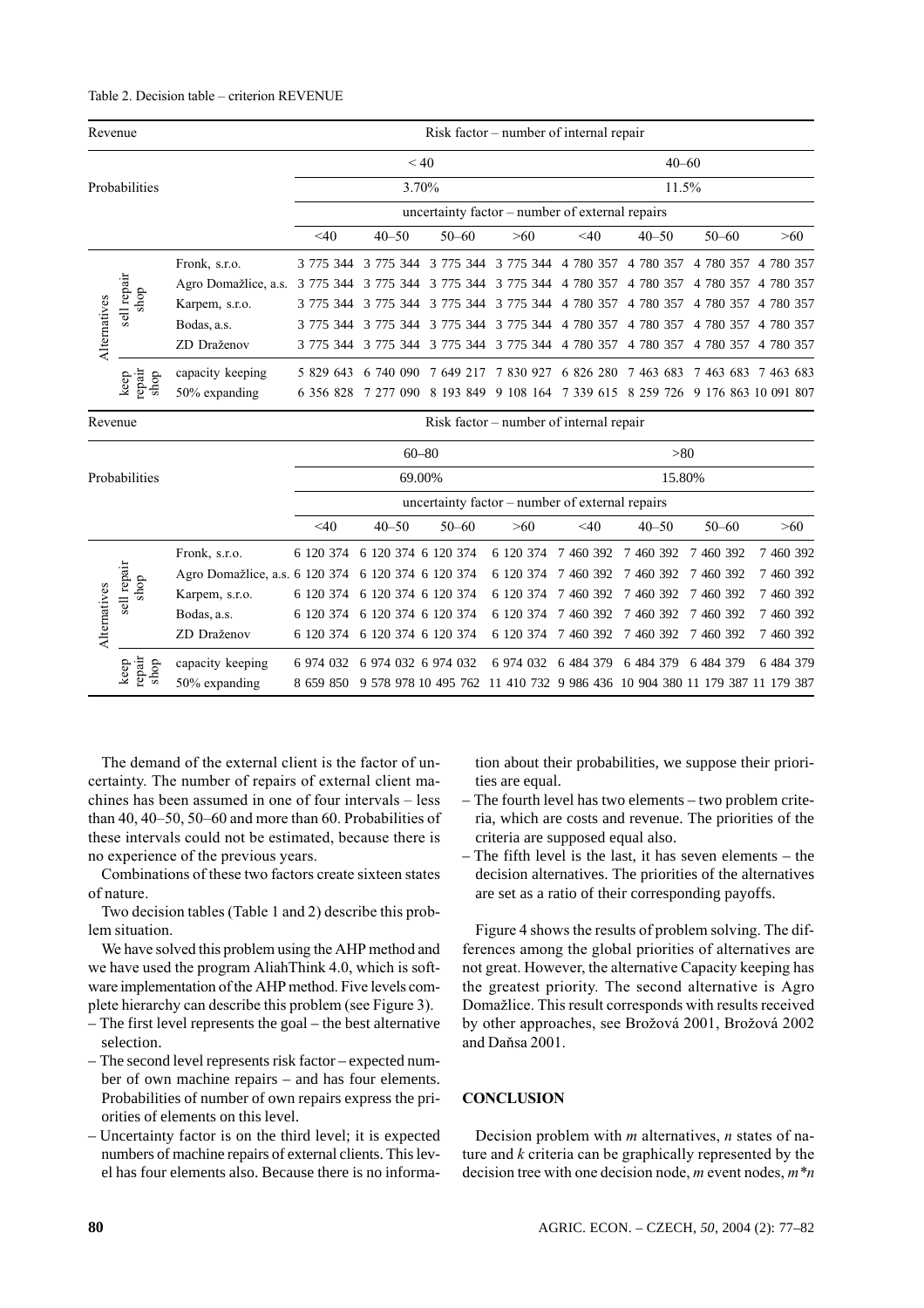

Figure 3. Hierarchy of the problem of Doagra

|    | <b>Synthesis Graph</b><br>The Goal: The best alternative |             | $\overline{?}$ $\times$                                                                     |
|----|----------------------------------------------------------|-------------|---------------------------------------------------------------------------------------------|
|    |                                                          |             |                                                                                             |
|    | With respect to:<br>The Goal                             |             |                                                                                             |
|    |                                                          |             |                                                                                             |
|    | No.<br>Name                                              | Weight      | Number Of Elements Listed = 7                                                               |
| ☞  | Capacity expanding                                       | 0,1490      |                                                                                             |
|    | 2 Agro                                                   | 0,1448      |                                                                                             |
|    | 3 Fronk                                                  | 0,1436      |                                                                                             |
|    | 4 Drazenov                                               | 0,1433      |                                                                                             |
|    | 5 Karpem                                                 | 0,1430      |                                                                                             |
| 80 | 6 Bodas                                                  | 0,1426      |                                                                                             |
|    | 7 Capacity keeping                                       | 0,1338      |                                                                                             |
|    |                                                          | $0\%$       | 50%<br>80%<br>10%<br>20%<br>70%<br>100%<br>30%<br>40%<br>60%<br>90%<br>% of Greatest Weight |
|    | Selected Element:                                        | Definition: |                                                                                             |
|    | Capacity expanding                                       |             |                                                                                             |
|    |                                                          |             | ŌΚ<br>Help<br>Print                                                                         |

Figure 4. Graphical result of the problem of Doagra (AliahThink 4.0)

criteria nodes and  $m^*n^*k$  payoff nodes. This representation is equivalent to three-dimensional decision matrix. but can be effectively used for the decision problems which have more decision nodes and which are not homogeneous.

When we reorganise this form of the decision tree, we can choose the best alternative using the AHP. The first level of this hierarchy includes the goal – the best alternative solution. The second level consists of the states of nature, the third level of the criteria and the lower level includes the alternatives. The complete hierarchy represents the homogeneous decision problem. However the problem hierarchy can also be constructed for the nonhomogeneous problems with more decision nodes.

The AHP needs pair wise comparisons as input information in any form, the decision tree with cardinal as well